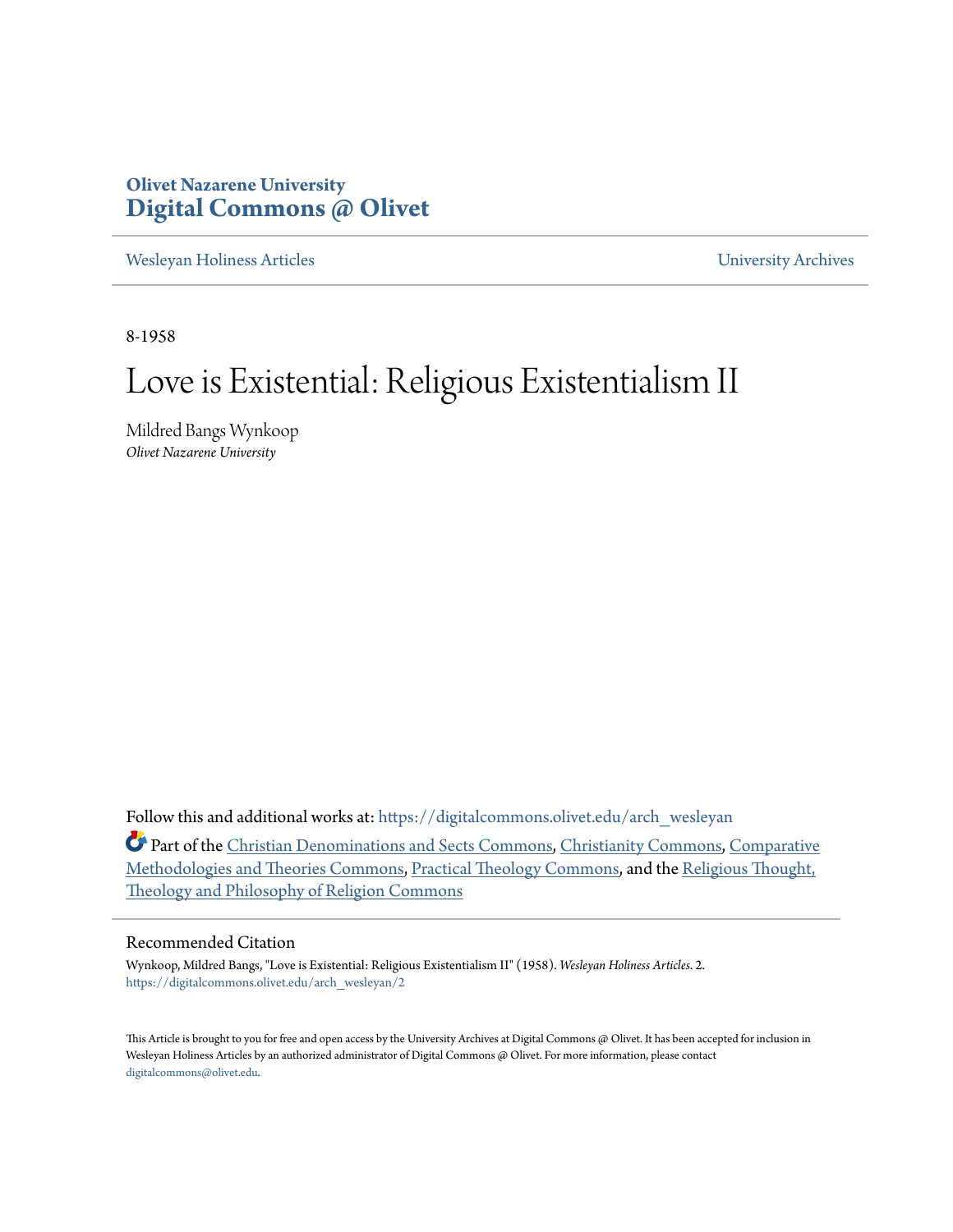### **By Mildred Bangs Wynkoop\***

## **II. Love Is Existential**

"What is the first commandment?"

IESUS' COMMAND that we love the Lord our God with all the heart, soul, mind, and strength puts the Christian life into the plane where we all live. It is not merely a command or an intellectual proposition to be accepted, a theory to be believed, or some idea to be taken "by faith." It is not the recognition of the reality of a new legal standing before God nor Is it the cover of an imputed righteousness. It is not an impossible standard imposed upon fallible human nature nor is it the denial of human nature. There is nothing artificial or stilted or unrealistic about this command. It is a most practical matter and one that makes a difference in the commonest areas of daily life. It speaks of the moral atmosphere out of which life with all of its phases is lived.

It is significant that Jesus never pressed His claims on people by means of some abstract or theological term. Every appeal was to the deepest moral commitment, through a deliberate decision, to obedience, to self-giving, to love, to purity, to an expendable life. Alw ays the challenge was in terms of a personal relation to a concrete situation. In some specific way the obligation to believe on Him was a soul-shocking demand that a prior commitment to sin— a conscious sin be repudiated down to the deepest human level and that Christ be put at the center of life. This commitment was to be dynamic in that a new course of life and motivation ensued. A belief that stayed in the head and did not reach the hands and feet was not the faith that Jesus talked about.

When we stand beside the questioning scribe and face the answer which Jesus gave to the question (Mark  $12$ :  $29-31$ ), we find we cannot analyze it— " exegete" it—altogether objectively. Strangely we find ourselves implicated in the affair. The question is ours whether we asked it or not because it is the question lying at the very heart of human existence. We are compelled to make a decision with the young scribe because Truth, in the person of Christ, confronts us and we cannot be neutral about Him. We cannot stand outside this environment and make judgments; we are inside it, and our involvement in the story implicates us in a moral decision of our own.

1. "Thou shalt love the Lord thy God with all thy heart."

This is the law of love. But an existential interpretation of "perfect love" does not see law primarily as an imposition of external obligations upon us. Rather it is a dynamic

<sup>^</sup>Professor of Theology, Western £va«g»!!c»{ Seminary, Portland, Dregon.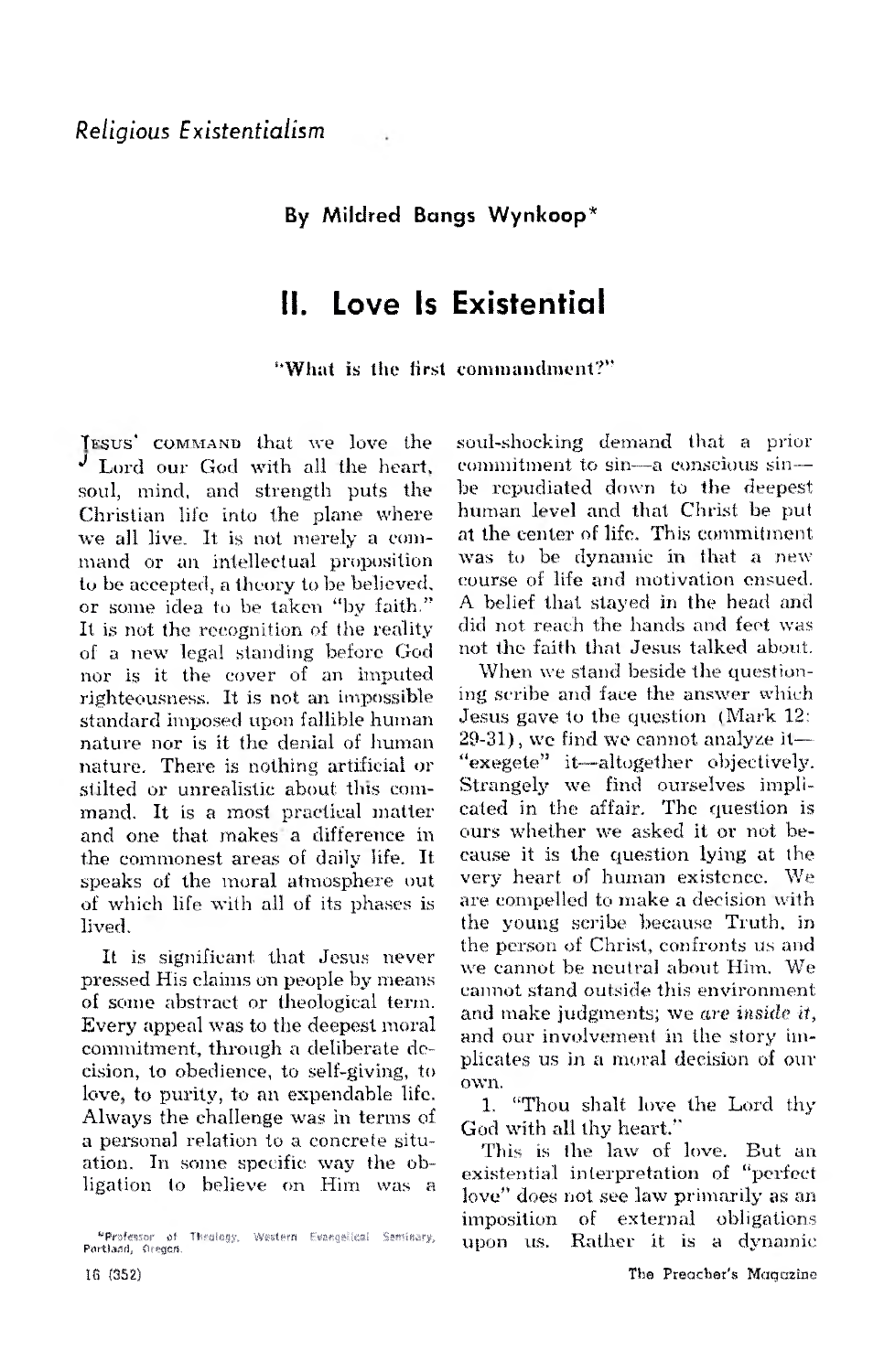principle of life and love to God that proceeds from the deepest depth of human personality up and out to the farthest edge of everything we do. To love with the heart is the whole man integrated about a chosen object. The heart is often considered the center of the emotional life. It, of course, includes the em otions; bul in the Bible it means much more-it signifies a depth of personality beyond and underneath the emotions and will and motives. The heart is the mainspring of life which determines the character of everything we think and do. It is a moral commitment that establishes the moral environment of the whole man. We *must* love something. We are not free not to love. We were made for God, Augustine saw, and are complete only when we find our completion in Him. It is "natural" to love God in that He is the only proper object of our human need. In fellowship with God is holiness. Loss of fellowship means that our object of affection and trust is an idol and moral life is corrupted at its source. Alienation from God's fellowship is itself sin because the break is m oral and deliberate.

Love is not a passive sentiment but the principle of moral action. It is a self-initiated commitment which issues in inevitable fruit. Also in Mark's Gospel is Jesus' contrast to love to God (7:21-22): "From within, *out of the heart, of men,* proceed, evil thoughts, adulteries, etc." The deeply moral nature of the heart's love is indicated by the attitude Jesus took to those whose commitment He condemned or approved. Love is a moral man's responsible, personal commitment. Its opposite is also a moral man's responsibility.

To love with the whole of the heart means that a civil revolution has taken place in the center of our beings which has dethroned selfishness and "my-

way-ish-ness" and has enthroned Christ as Lord. This revolution is always bloody. Somebody dies a violent death. Negatively it always involves a crucifixion of every false object, of affection, the self included. Invariably it occurs in a moment of the most profound obedience. It is probably never an abstract promise of obedience, "I'll do what You want me to do, dear Lord," but always a concrete example of obedience which must he acted upon, immediately. It may seem a very small thing we have to do, but it is always a very touchy and even a painful thing which will be seen later to run directly to the main artery of the spiritual heart. It is a shock to dethrone self—but,Jesus' existential interpretation of law remains a judgment over us—not a consolation, until that crucial task is done.

But love is positive too. It is always an outflowing of life's energies. Love is movement. It is not passive and static, but a quality that colors every thing we do. Love, as a principle, cannot be defined or located. Love, as a verbal profession, docs not distinguish one person from another. But love lived out of the whole heart gives a fragrance to life that cannot be hidden. It becomes an inner norm by which distinctions are made between the good and the best. It clothes crude, im perfect conduct and faltering service with a winsomeness, a loveliness that is always the hallmark of a true Christian. There is no bitterness in love. There is no edginess in it or vindictiveness or duplicity of motive. It is clean, though imperfect. It is shot through with good will, though not alw ays with good sense. It loves the law of God, though it may not always know precisely what the particulars of that law may be. In a word, love out of the whole heart is the exact antithesis of love of self. Its full trust is in God, not self; and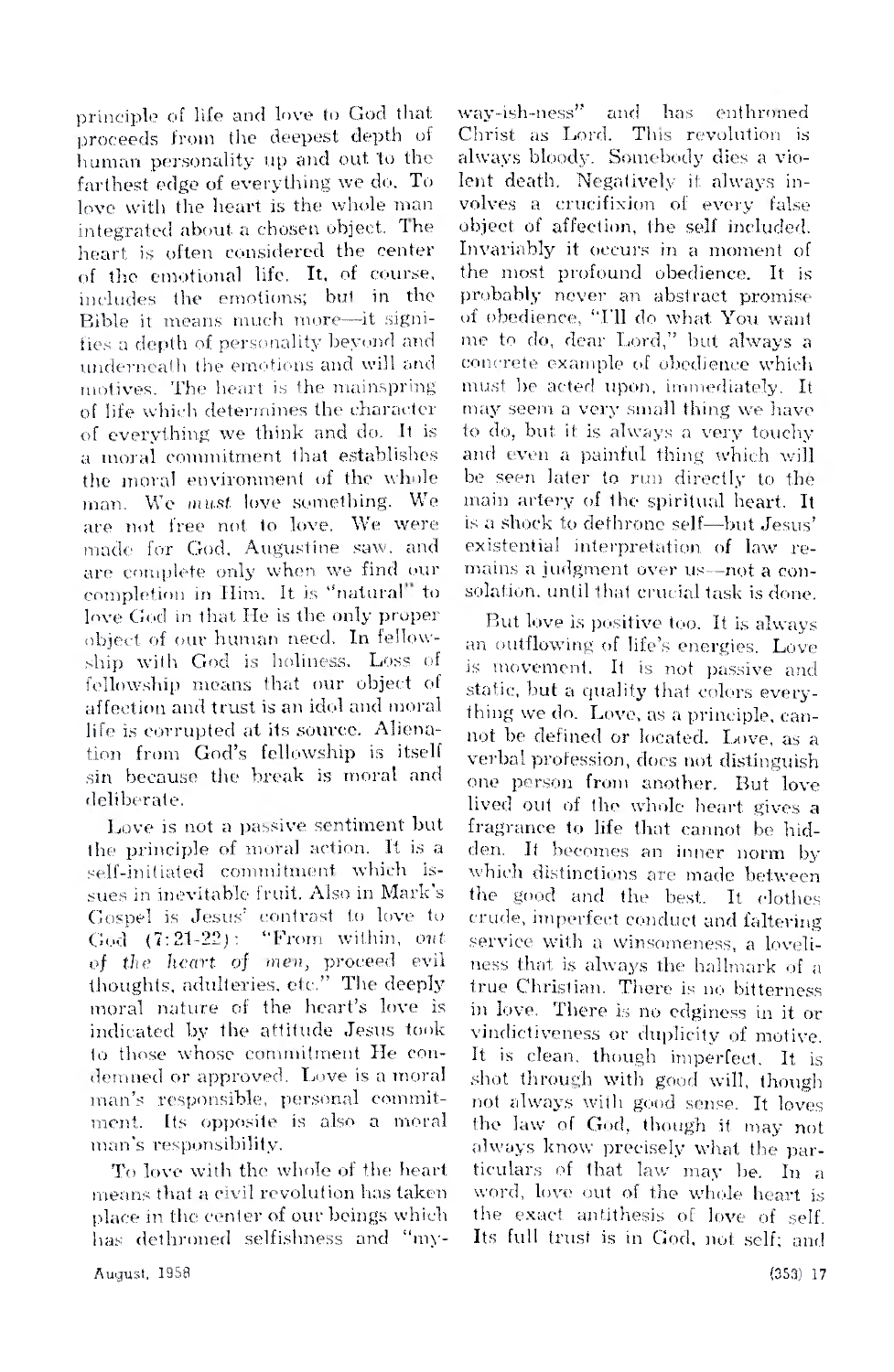in deepest, truest humility it lays its affections unreservedly on God and expresses that sentiment in its relationships in the world of men. People are im portant and to be loved because God loves them and the Spirit of God sheds God's love into our hearts. The question of how to express that love is a complex ethical problem which must not be too easily dismissed. But what Jesus is talking here is a more fundamental commitment which makes the solving of ethical problems a possibility.

2. "Thou shalt love the Lord thy  $God \dots$  with all thy soul [life]."

There is a danger in too limited an understanding of holiness, so that we begin to live uncriticized lives. The goal of the sanctified life is too easily reached, the ceiling too low. We take comfort in a creed and shield ourselves from the obligation to expansion and its consequent obligation to occupy the expanded areas. There are too many people who consider sanctification the end, the goal of life, instead of the beginning of life, the moral minimum, the spiritual commencement. The proper comment is not, "Thank God, I have arrived," but, "Lord, what now? What do we do next?" There may be developed a Wesleyan security that has as much to condemn it as Calvinistic security. There is a point in each that gives deep confidence in God, but the next step into careless complacency is as disastrous in one as in the other. Spiritual indifference is a major problem where the proper perspective of the sanctified experience is not clearly understood.

We stress experience and well we should. But faith must never rest in an experience. It must rest in God, who demands that faith put on running shoes to keep up with God's demands. Experience is *mitiation*. It begins something not to be terminated in this life. Loving with the whole soul (life, in Greek) is the investment of a life, not divesting of life. Its perspective is all future with only enough past to keep the lines straight.

Comfortable Christians in a church do not represent the "growing edge" of the church. Jesus' existential interpretation of the law neatly annihilates complacency. He confronts men with a commission sanctioned with a moral challenge that is not discharged. at least until death terminates the human capacity to grow. New Testament analogies of the norm for Christian life are perhaps never drawn from static existence. Even the stones of which Peter speaks are "lively" or living "stones." The rigid, cold, formal, though fixed, quality of concrete is not a Biblical picture. Rubber, with its deceptively mobile quality, is not a scriptural figure. Rubber accepts im posed configurations w ithout resistence but snaps back to its dead formalism when the external impulse is relaxed. Corpses are not proper analogies, for all the perfection of their poise and imperturbability. The New Testament makes *life* the analogy- Lite is a vital quality, beset by risk, unpredictableness, and irrepressible variety. Life cannot be externally uniformed and regimented successfully without losing its peculiar value as life. The sanctified life, to satisfy the New Testament demands, must be a living, vital, dynamic heart pumping fresh blood into the farthest extremities of an expanding personality. It is life in Christ, but it is also life in Christ lived to the finger tips.

All human potential is God-given. Sanctified responsibility includes the stewardship of this potential. The world puts a tremendous premium on human ability and pays high prices for its development and utilization. Jesus indicates that a man's Christian obligation is not satisfied before God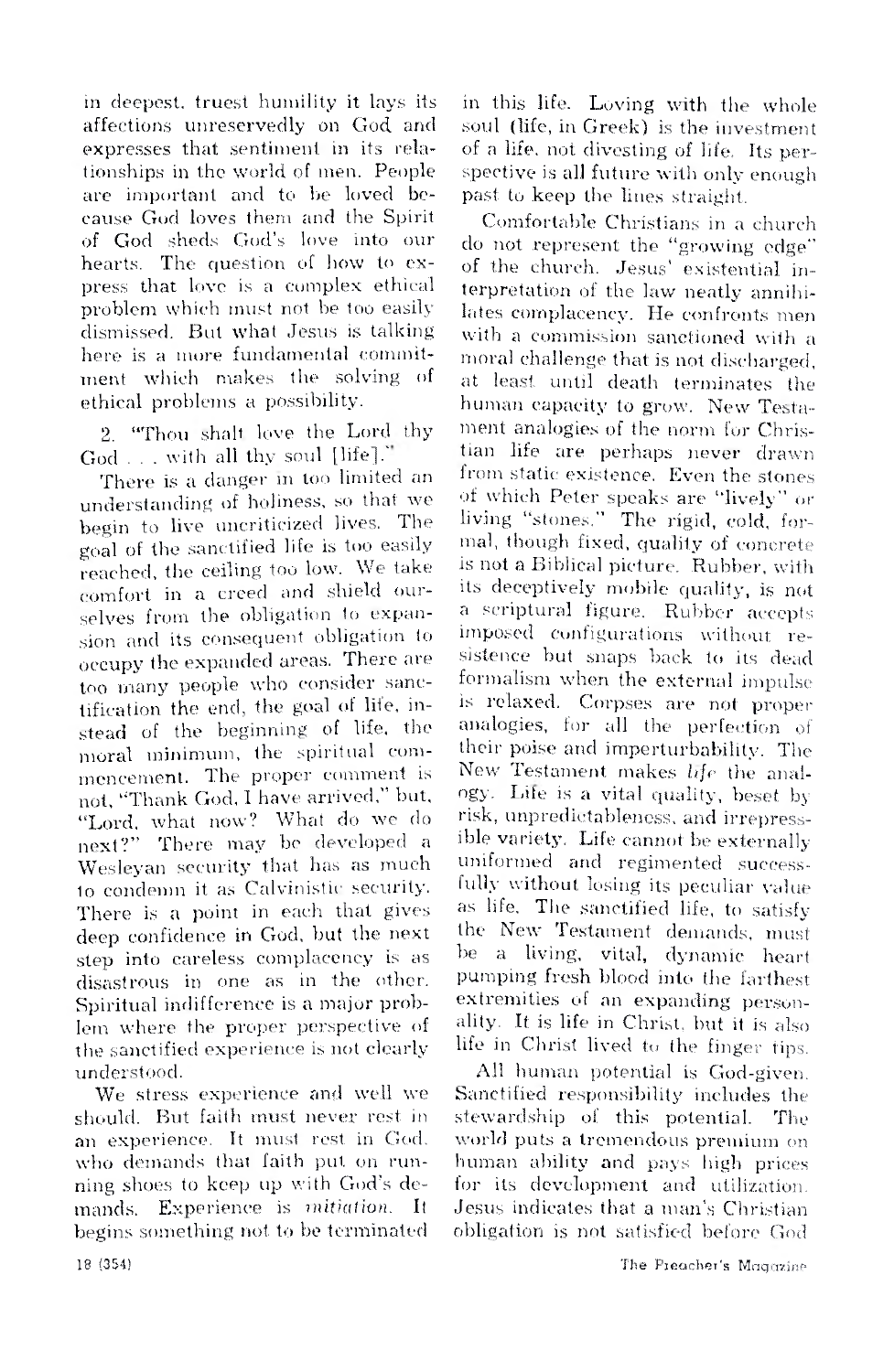until the fullest measure of life's capacities have been exploited in God's service. There is no place for hidden talents, for thwarted energies, for dwarfed and stifled creativeness. in God's economy. To love God with the whole of the life means more than maintaining an easily defensible status quo. It means the lifelong vocation of expressing love for God in every possible area of our expanding personalities, whether in very hidden and intimate ways or very open and observed ways. It is love *lived*.

3. "Thou shalt love the Lord thy God . . . with all thy mind."

Loving God with the whole mind is putting at God's disposal all the intellectual faculties with which we are en dow ed. It has to do with ability to understand truth. It in volves all our capacities for rational thinking and spiritual insights. Love from the whole mind is not a cheap and easy mental assent to truth, after which all cu riosity and m ental alertness and desire for learning is stilled. It is not the disposition to throw on the Lord the full obligation of filling our gaping mouths with overwhelming brilliance in the hour of service. Loving God with the mind is inconsistent with a closed mind, a mind which rejects investigation and inquiry and fails to seek the fullest possible development of every ability to think properly. God gave man a rational nature as the only reliable way by which He could reveal himself to man. Emotions cannot be the avenue or source of revelation. Emotions prompt actions but cannot define their own impulses or interpret truth. The will cannot create truth. The will can only force decisions presented by the mind; never can it stand in judgment over truth. The mind alone is the thread linking God to man. The stewardship of mental development, then, is a moral obligation upon us;

for only as we nourish this area into full maturity can God make himself known to us maturely and use us as proper instruments for the Kingdom. God has been forced to forge out sections of the Kingdom with blunted, twisted mental tools for lack of ready men and women, and the result is often a distorted segment of the Kingdom. This existential interpretation of perfect love stands in grim judgment over any indolence on my part as to my stewardship over my mind.

Loving God with the whole mind in volves a passionate endeavor to sharpen that rational tool to its keenest edge. It means that no shoddy, bluffing approach to learning will ever be permitted. It means that we live in the constant awareness that we will be required to give an account of our use of our minds. Did we muff an opportunity to make a proper and wise and tactful answer to some inquirer after Christ, because we had not adequately prepared our minds to serve God? Then our guilt is great and our repentance must include renew ed preparation and discipline. The man or woman who fails to love God with his whole mind can no more expect God to use him greatly or bless him in service or provide him with a depth of understanding of the Scriptures, or even to keep him in the center of God's will in life, than one who fails to love God with his whole heart. The Spirit of Truth, who sanctifies, leads us into all truth. He never implants it or drives us into it or violates in any way man's own initiative in the matter of learning. If we do not keep step with the Spirit of Truth we stand in danger of losing His presence.

When I say, "I love the Lord supremely," do I mean that I actually do love Him enough to give Him as well a prepared mental instrument as

August. 1S58 (355) 19